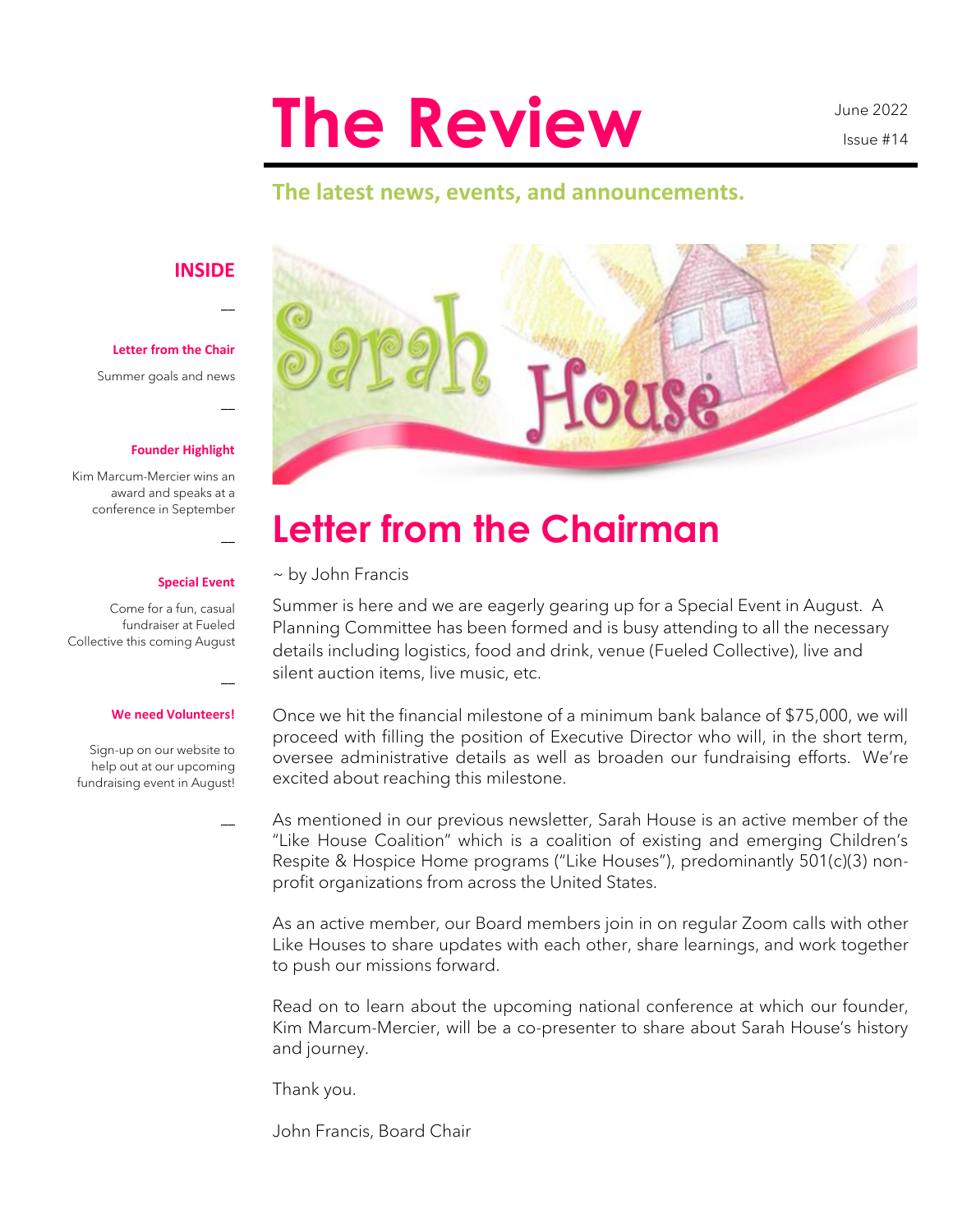# **Founder Highlight**

~ by Ariel Schmid

### Kim Marcum-Mercier wins Distinguished Service Award!

Our very own Kim Marcum-Mercier won a [Distinguished Service Award from Miami University](https://miamioh.edu/regionals/news-events/2022/04/four-recognized-for-ties-to-miami-universitys-nursing-program.html) for her work founding Sarah House. On their website, they share that:

*"The Distinguished Service Award is given to someone who has served and supported nursing's mission at Miami by using caring, creative problem-solving, and critical thinking reflection in their daily practice."*

While the awardee does not necessarily need to be a Miami University (MU) graduate or a practicing nurse, Kim graduated from MU with an associate degree and then a bachelor's degree in nursing in 1995 and 2018, respectively. Kim was also a 2018 MU recipient of the Ruth Ann Busald Leadership Award. Congratulations to Kim for this deserved recognition!



From left to right: Evan Hingsbergen, Brooke Flinders, Kimberly Marcum-Mercier

### Kim Marcum-Mercier to speak at National Lifespan Respite Conference in September

[National Lifespan Respite Conference](https://respitecarewi.org/national-lifespan-respite-conference/) is pleased to accept Kim Marcum-Mercier, Sarah House Founder, and Jonathan Cotter, Children's Hospital International, into this year's conference, presenting *Recharge caregivers by filling a gap in unmet overnight respite through scaling Children's Hospice Homes*.

Communities fortunate enough to have a Children's Hospice Home are reimagining a solution to meet the unmet overnight respite needs of family caregivers. A ground-breaking national center of excellence formed in 2022, led by Children's Hospice International, to promote access to all-inclusive coordinated care for children with life-limiting conditions and their families and the scaling of community-based pediatric palliative and hospice care programs, including Children's Hospice Homes.

The conference will be held at the Concourse Hotel in Madison, Wisconsin, on September 13-15, 2022, hosted by the Respite Care Association of Wisconsin (RCAW) and the ARCH National Respite Network and Resource Center. The conference will open with a reception on the evening of September 13<sup>th</sup> from 5:00 pm – 7:00 pm.